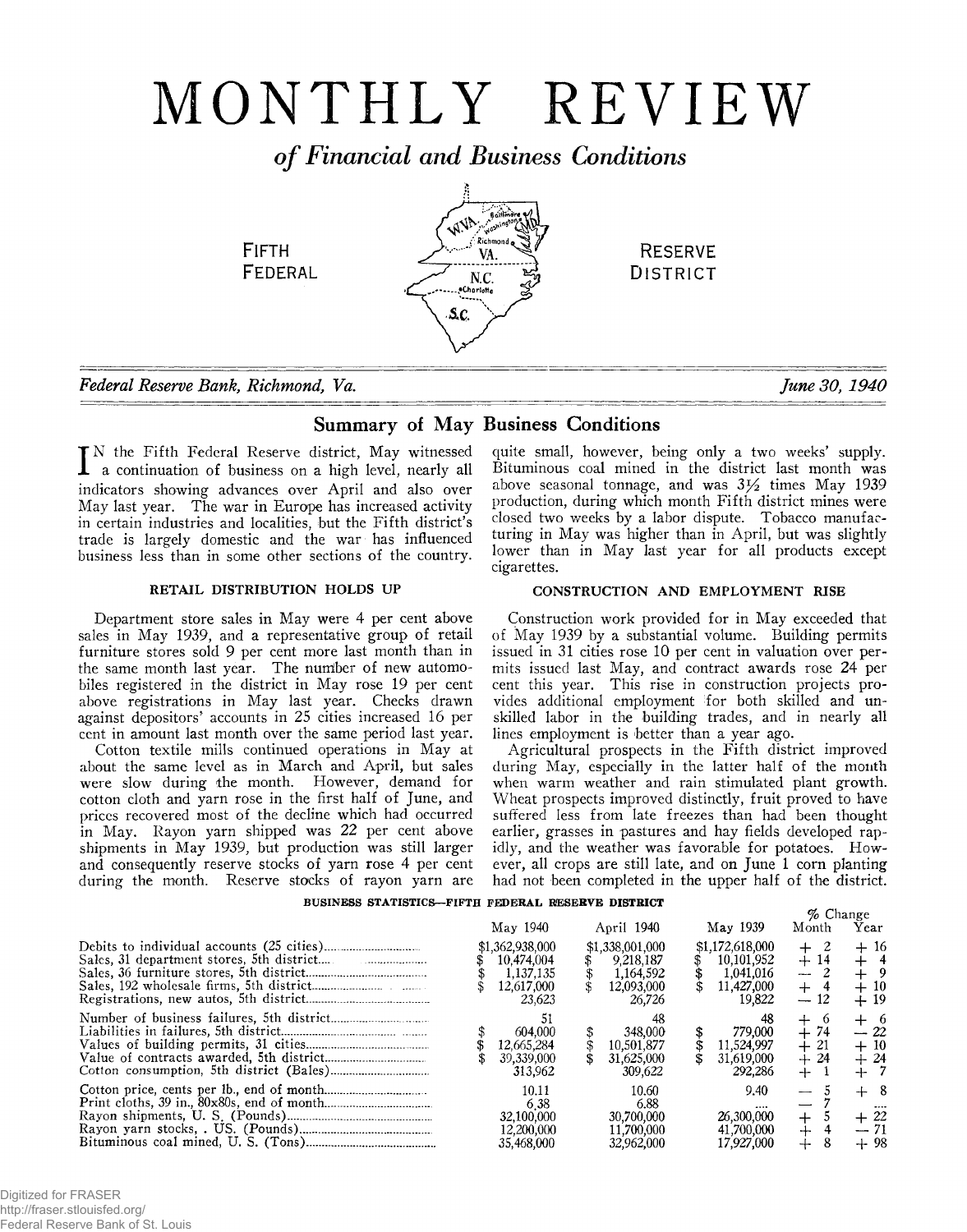## BANKING STATISTICS

#### **RESERVE BANK STATEMENT ITEMS Fifth District**

|                                                                                                              |                       | 000 omitted                      |                                     |
|--------------------------------------------------------------------------------------------------------------|-----------------------|----------------------------------|-------------------------------------|
| <b>ITEMS</b>                                                                                                 | June 15               | May 15                           | June 15                             |
|                                                                                                              | 1940                  | 1940                             | 1939                                |
| Discounts held<br>Foreign loans on gold<br>Open market paper<br>Industrial advances<br>Government securities | 110<br>896<br>126,217 | 190<br>S<br>43<br>907<br>126,155 | 365<br>\$<br>24<br>1.169<br>134,227 |
| Total earning assets                                                                                         | \$127.223             | \$127.295                        | \$135.785                           |
| Circulation of Fed. Res. notes                                                                               | 224.457               | 217.259                          | 193.540                             |
| Members' reserve deposits                                                                                    | 298,881               | 302.841                          | 249.513                             |
| Cash reserves                                                                                                | 432.154               | 440,400                          | 380.127                             |
| Reserve ratio                                                                                                | 77.62                 | 77.98                            | 74.39                               |

#### SELECTED ITEMS-41 REPORTING MEMBER BANKS **Fifth District**

| ruu veuv                                                 |                 |                |                 |
|----------------------------------------------------------|-----------------|----------------|-----------------|
|                                                          |                 | 000 omitted    |                 |
| <b>ITEMS</b>                                             | June 12<br>1940 | May 15<br>1940 | June 14<br>1939 |
| Loans & discounts                                        | \$270.648       | \$269.348      | \$240.659       |
| Investments in securities                                | 429.072         | 422.485        | 436,509         |
| Reserve bal. with $F. R. bank $                          | 200.885         | 198.225        | 158.683         |
| Cash in vaults                                           | 23.241          | 20.502         | 20.178          |
| Demand deposits $\ldots, \ldots, \ldots, \ldots, \ldots$ | 569,955         | 556,380        | 485.870         |
| Time deposits                                            | 201.662         | 202.146        | 202.106         |
| Money borrowed                                           |                 |                |                 |

#### **MUTUAL SAVINGS BANK DEPOSITS 10 Baltimore Banks**

|                |   | 17 DGLLINGIL DBILD  |                 |                |  |
|----------------|---|---------------------|-----------------|----------------|--|
|                |   | $M$ ay $31$<br>1940 | Apr. 30<br>1940 | May 31<br>1939 |  |
| Total deposits | . | \$223,616,485       | \$224,288,123   | \$220,130,334  |  |

#### **DEBITS TO INDIVIDUAL ACCOUNTS Fifth District**

|                                       |               | 000           | omitted       |                                       |       |
|---------------------------------------|---------------|---------------|---------------|---------------------------------------|-------|
|                                       | May<br>1940   | April<br>1940 | May<br>1939   | $%$ of Change<br>Month                | Year  |
| Dist. of Col.                         |               |               |               |                                       |       |
| Washington<br>$\bullet$               | 292,486<br>s. | 289,325<br>\$ | 253,197<br>\$ | $+1$                                  | $+16$ |
| Maryland                              |               |               |               |                                       |       |
| Baltimore                             | 390,437       | 388.646       | 323,042       | $+$ 0                                 | $+21$ |
| Cumberland<br>.                       | 8.625         | 8.402         | 7.842         | $^{+}$<br>3                           | $+10$ |
| Hagerstown<br>                        | 8.946         | 9.313         | 8.073         | 4<br>—                                | $+11$ |
| North Carolina                        |               |               |               |                                       |       |
| Asheville                             | 12.711        | 12.581        | 11.905        | $+1$                                  | $+7$  |
| Charlotte<br>.                        | 63.876        | 64,816        | 58.051        | $\mathbf{1}$<br>—                     | $+10$ |
| Durham $\ldots$                       | 29.277        | 26,453        | 26,837        | $+11$                                 | $+9$  |
| Greensboro                            | 20,847        | 21,352        | 18,769        | $-2$                                  | $+11$ |
| Raleigh                               | 39,966        | 42,300        | 37,352        | $-6$                                  | $+7$  |
| Wilmington<br>.                       | 11,231        | 11,375        | 10.560        | $\overline{\phantom{0}}$<br>1         | $+6$  |
| Winston-Salem<br>$\ddot{\phantom{a}}$ | 40.563        | 37,979        | 36,234        | $+$<br>7                              | $+12$ |
| South Carolina                        |               |               |               |                                       |       |
| Charleston<br>.                       | 20.972        | 19.799        | 16.984        | $+$ 6                                 | $+23$ |
| Columbia<br>.                         | 34,175        | 27,947        | 31.521        | $+22$                                 | $+8$  |
| Greenville<br>.                       | 20,381        | 19,610        | 17,828        | $\ddagger$<br>$\overline{\mathbf{4}}$ | $+14$ |
| Spartanburg<br>$\cdots$               | 11.444        | 11,381        | 9.066         | $\mathbf{1}$                          | $+26$ |
| Virginia                              |               |               |               |                                       |       |
| Danville<br>.                         | 8.044         | 8.045         | 6,881         | $\bf{0}$<br>-                         | $+17$ |
| Lynchburg                             | 14,438        | 15,645        | 12,905        | 8<br>--                               | $+12$ |
| Newport News                          | 12.204        | 11,735        | 8.974         | $\overline{\mathbf{4}}$<br>$+$        | $+36$ |
| Norfolk<br>$\sim$                     | 52,924        | 53,653        | 46.246        | $\mathbf{1}$<br>—                     | $+14$ |
| $Portsmooth$                          | 4.665         | 4,653         | 4.437         | $\ddagger$<br>$\ddot{\theta}$         | $+5$  |
| Richmond                              | 154,112       | 147.832       | 133,875       | 4                                     | $+15$ |
| Roanoke                               | 28.933        | 28,765        | 25,076        | $\div$<br>1                           | $+15$ |
| West Virginia                         |               |               |               |                                       |       |
| Charleston                            | 52.062        | 48,598        | 42,273        | -7<br>$^{+}$                          | $+23$ |
| Huntington<br>.                       | 17,696        | 17,303        | 14,951        | $\overline{2}$<br>┿                   | $+18$ |
| Parkersburg<br>.                      | 11.923        | 10,495        | 9.739         | $+14$                                 | $+22$ |
| District Totals<br>$\ddotsc$          | \$1,362,938   | \$1.338,001   | \$1,172,618   | $\boldsymbol{2}$<br>$+$               | $+16$ |

 $+0$  or  $-0$  indicates change of less than  $\frac{1}{2}$  of  $1\%$ .

## INSOLVENCIES INCREASE

Contrary to the National record, both the number of business failures and the aggregate of liabilities involved increased in the Fifth district in May over April, and the number was also larger than in May last year, but lia-

bilities last month were less than in May 1939. Cumulative figures for five months this year were lower in the district for both the number of failures and liabilities involved than figures for the corresponding five months last year. Bankruptcy statistics gathered by *Dun & Bradstreet* are as follows:

| <b>PERIODS</b>     | Number of Failures<br>District U.S. |       | Total Liabilities<br>District | U.S.         |
|--------------------|-------------------------------------|-------|-------------------------------|--------------|
| May 1940 $\ldots$  | 51                                  | 1.238 | 604,000                       | \$13,068,000 |
| April 1940         | 48                                  | 1.291 | 348.000                       | 16,247,000   |
| $May 1939  \dots $ | 48                                  | 1.334 | 779.000                       | 15,897,000   |
| $5$ Months, $1940$ | 247                                 | 6.005 | 2.615.000                     | 69.747.000   |
| 5 Months, $1939$   | 295                                 | 6.756 | 2.951.000                     | 87,850,000   |

## EMPLOYMENT INCREASES

Employment conditions in the Fifth Reserve district were better in May than in May last year, and probably showed improvement over April, although changes in the past two months were relatively small. Coal production figures indicate that employment was up about 2 per cent in coal fields over April, and pay rolls for May 1940 were about double those for May 1939, when the mines in the district were closed the first half of the month pending settlement of a labor dispute. Textile operatives were employed about the same in May as in April, at a level approximately 7 per cent higher than a year ago. Ship building in the Norfolk and Baltimore areas continues at a very high level, skilled men are in demand at Baltimore for work on aircraft, and construction work provided for in May building permits and contract awards calls for additional labor. A strike of a few machinists tied up a large tobacco factory in the district about four weeks in late May and early June and threw approximately 2,000 people out of work, but the trouble had been settled. The following figures, compiled for the most part by the Bureau of Labor Statistics, reflect the trends of employment and payrolls in. the Fifth district from April to May: **Percentage change from**

| <b>STATES</b>                                | in number<br>on payroll                               | April 1940 to May 1940<br>in amount<br>of payroll        |
|----------------------------------------------|-------------------------------------------------------|----------------------------------------------------------|
| Virginia<br>North Carolina<br>South Carolina | $+1.1$<br>$+2.2$<br>$-0.4$<br>0.0<br>$-2.5$<br>$-1.1$ | $+1.9$<br>$-2.2$<br>$+1.4$<br>$+4.2$<br>$-2.9$<br>$-1.0$ |

## SALES OF AUTOS HOLD UP

Registrations of new passenger automobiles in the Fifth district in May ran seasonally behind April registrations, but were 19 per cent ahead of those in May 1939. Cumulative sales of new cars in the first 5 months of 1940 exceeded sales in the corresponding period last year by 25 per cent. Sales of automobiles slumped during the middle third of May when the war became active in Europe, but during the last third of the month sales again picked up rapidly. Factory shipments have somewhat more than kept up with retail sales of cars, and dealers have complete stocks of both new and used cars on hand. There is some evidence that a number of persons who have always bought used cars are now buying new ones. The following registration figures for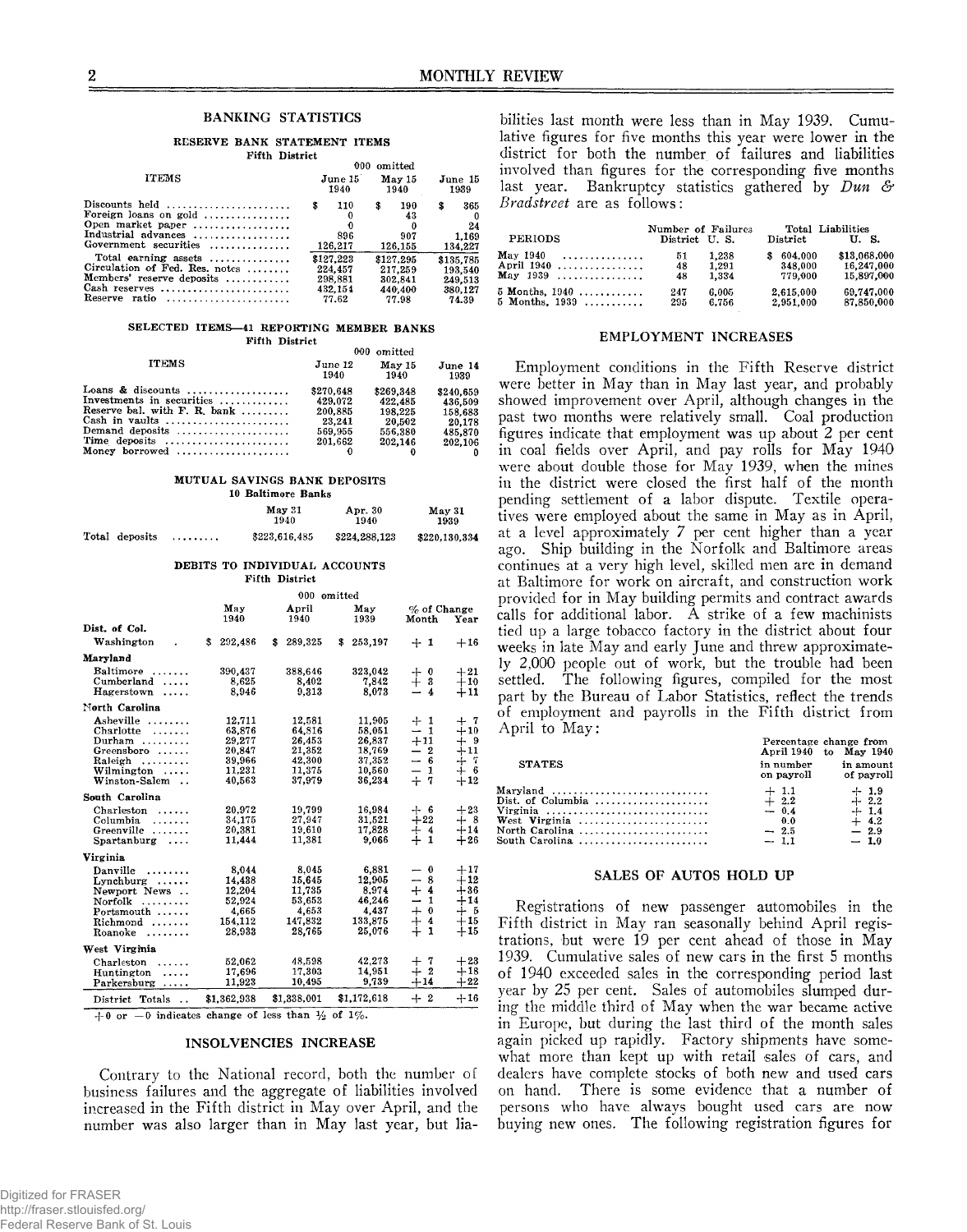new passenger cars were furnished by *R. L. Polk & Co.,* of Detroit:

| <b>STATES</b>            | May<br>1940 | May<br>1939 | $\phi_0$<br>Change | 1940    | 5 Months 5 Months<br>1939 | $\%$<br>Change |
|--------------------------|-------------|-------------|--------------------|---------|---------------------------|----------------|
| $Maryland$               | 5.048       | 3.959       | -28<br>$+$         | 21.829  | 17.123                    | $+27$          |
| Dist. of Col. $\ldots$   | 2,982       | 2.567       | $+16$              | 12.108  | 11.555                    | $+5$           |
| Virginia                 | 4.996       | 4.457       | $+12$              | 23.098  | 17.735                    | $+30$          |
| West Virginia            | 3.255       | 2.167       | $+50$              | 12.919  | 8.578                     | $+51$          |
| No. Carolina             | 4.727       | 4.302       | $+10$              | 22.749  | 18.828                    | $+21$          |
| So. Carolina<br>$\cdots$ | 2.615       | 2.370       | $+10$              | 12,876  | 10,657                    | $+21$          |
| District<br>.            | 23.623      | 19.822      | $+19$              | 105.579 | 84.476                    | $+25$          |
|                          |             |             |                    |         |                           |                |

## **REGISTRATION OF NEW PASSENGER CARS— NUMBER**

## BUILDING PERMITS AND CONTRACTS RISE

The aggregate value of building permits issued in May in 31 Fifth district cities was \$12,665,284, an increase of 10 per cent over permits totaling \$11,524,997 issued in May 1939, and 21 per cent above \$10,501,877 in April 1940. Baltimore led in valuation for May permits with \$5,176,278, Washington was second with \$2,384,838, Richmond third with \$640,467, Charlotte fourth with \$377,096, and Norfolk fifth with \$370,563. Charleston, W. Va., and Columbia, S. C., also exceeded \$300,000 in permits last month. Eighteen of the 31 reporting cities showed increased valuation figures last month over May 1939 figures.

Contracts actually awarded for all types of construction in the Fifth district in May totaling \$39,339,000 exceeded May 1939 contracts by 24 per cent, and were also 24 per cent above April 1940 awards. *F. W . Dodge Corporation* reports that a substantially larger part of this year's contracts is for residential work and private industry, with a corresponding decline in publicly financed engineering projects. The *Dodge Corporation* figures for contracts awarded in the Fifth district in May 1940 and May 1939 are as follows:

## **CONSTRUCTION CONTRACTS AWARDED**

| <b>STATES</b>                                                                                                              | May 1940                                                                      | May 1939                                                                     | $\%$ Change                                        |
|----------------------------------------------------------------------------------------------------------------------------|-------------------------------------------------------------------------------|------------------------------------------------------------------------------|----------------------------------------------------|
| Maryland<br>Dist. of Col. $\ldots$<br>Virginia<br>West Virginia<br>North Carolina $\ldots$ ,,,,,,,,,,,,,<br>South Carolina | \$9.746.000<br>10,374,000<br>7.262.000<br>3.681.000<br>5.785,000<br>2.491.000 | \$7.491.000<br>6.027.000<br>5.824.000<br>2,836,000<br>6.102.000<br>3.339.000 | $+30$<br>$+ 72$<br>$+25$<br>$+30$<br>$-5$<br>$-25$ |
| $Fifth$ District                                                                                                           | \$39,339,000                                                                  | \$31,619,000                                                                 | $+ 24$                                             |

## COAL PRODUCTION ABOVE SEASONAL LEVEL

Bituminous coal production has been above seasonal level for several weeks, due chiefly to heavy exports through Hampton Roads and over the Lakes to Canada, and secondarily to increased activity in some coal consuming industries such as steel. Production in May totaled 35,468,000 net tons, an average of 1,343,000 tons per working day, while April showed a total of 32,962,000 tons, or 1,313,000 tons per day. In May 1939 only 682,- 000 tons per day were dug, due to shut-downs in Eastern mines about half the month because of labor trouble. Total output of United States mines this year to June 8 of 196,633,000 tons exceeded 1939 output to the same date by 38.5 per cent. Hampton Roads ports loaded 10,664,327 tons between January 1 and June 8, 1940, an increase of 36 per cent over loadings in the corresponding period last year, while Lake loadings rose from 4,385,- 043 tons in the 1939 period to 13,713,834 tons in 1940. In

the Fifth district, bituminous coal mined in May 1940, April 1940, and May 1939, was as follows:

|  | SOFT COAL PRODUCTION IN TONS |  |
|--|------------------------------|--|
|  |                              |  |

| <b>REGIONS</b>                     | May 1940   | Apr. 1940  | May 1939   |
|------------------------------------|------------|------------|------------|
| West Virginia $\ldots$             | 10,988,000 | 9.758.000  | 3.143.000  |
| Virginia                           | 1,278,000  | 1.115.000  | 379,000    |
| $Maryland \dots \dots \dots \dots$ | 104.000    | 110,000    | 49,000     |
| 5th District                       | 12.370.000 | 10.983.000 | 3.571,000  |
| United States                      | 35,468,000 | 32,962,000 | 17,927,000 |
| $\%$ in District                   | 34.9       | 33.3       | 19.9       |

## COTTON TEXTILE ACTIVITY CHANGES LITTLE

Although mill output of textile products exceeded sales in April and May, relatively little curtailment in operations has occurred since March, when there was a substantial decline from the January and February levels. Cloth prices declined somewhat in May for practically all constructions, and spot cotton prices also dropped during the first half of the month. After mid-May cotton turned upward, and in June cloth prices followed the advance, recovering most of the May decrease. The week ended June 15 witnessed a spurt in cloth and yarn sales, and print cloth sales were reported as much larger than mill output. Mill margins, or the difference between the price of a pound of cotton and its approximate cloth equivalent,, averaged 11.37 cents during May against 11.40 cents in April and 9.33 cents in May 1939. Consumption of cotton by states in the Fifth district in May 1940, April 1940, and May 1939, is shown below:

## **COTTON CONSUMPTION— FIFTH DISTRICT**

**In Bales**

| MONTHS           |         | No. Carolina So. Carolina Virginia District |        |                  |
|------------------|---------|---------------------------------------------|--------|------------------|
|                  | 165.046 | 135.288                                     | 13.628 | 313.962          |
| April 1940       | 166.746 | 128.493                                     | 14.383 | 309.622          |
| May 1939         | 159.984 | 120.746                                     | 11,556 | 292,286          |
| 5 Months. $1940$ | 860,155 | 667.105                                     |        | 68.024 1.595.284 |
| 5 Months, $1939$ | 775,360 | 587.598                                     |        | 58.264 1.421.222 |

## RAYON YARN PRODUCTION INCREASES

*Rayon Organon* says that deliveries of rayon filament yarn to domestic consumers in May 1940 amounted to 32,100,000 pounds as compared with 30,700,000 pounds in April and 26,300,00 pounds in May 1939. Production was slightly above shipments, however, and stocks of yarn in primary hands rose from 11,700,000 pounds on April 30 to 12,200,000 pounds on May 31. This surplus is only a 'two weeks' supply, and is but 29 per cent of a reserve stock of 41,700,000 pounds held on May 31, 1939. In the first 5 months of 1940, shipments of 153,100,000 pounds of yarn set a record for the January-May period. Rayon producers have been informed of an increase of \$5 per ton for rayon dissolving pulp to be delivered between July 1 and September 30, 1940, the new price being \$85. In recent years rayon pulp prices have ranged from a low of \$72.50 to a peak of \$97.50 per ton.

## COTTON PRICES REGAIN RECENT LOSS

Spot cotton prices on 10 Southern markets, which had declined to 9.58 cents for middling grade on May 17, rose thereafter each week to 10.68 cents on June 14, the latest date for which official data are available. Surplus stocks of cotton in the United States are now about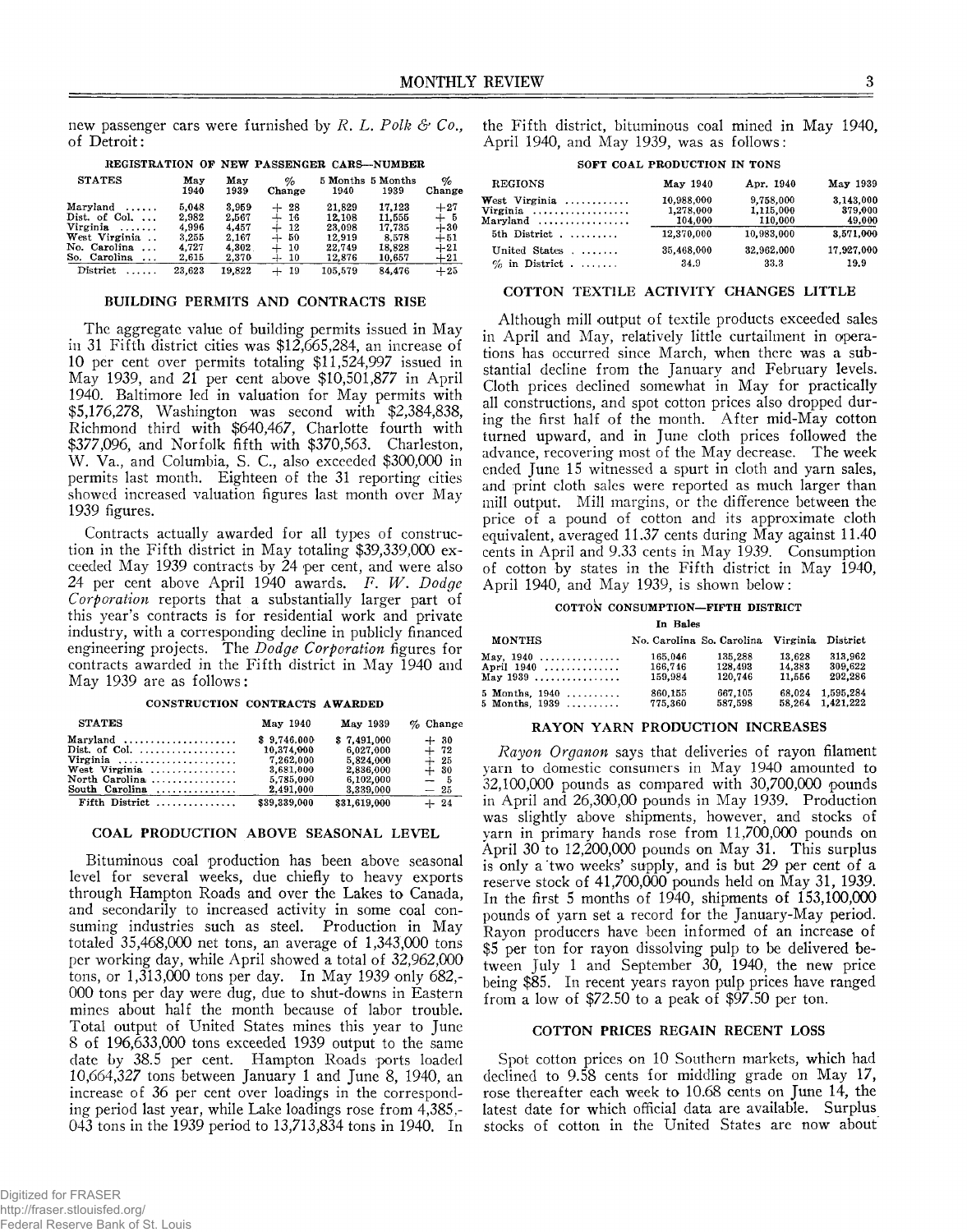2,000,000 bales less than stocks in storage a year ago, and consumption figures continue substantially higher than in 1939.

#### **COTTON CONSUMPTION AND ON HAND— BALES**

|                                                                      | May      | May                   | Aug. 1 to May 31            |                     |
|----------------------------------------------------------------------|----------|-----------------------|-----------------------------|---------------------|
|                                                                      | 1940     | 1939                  |                             | This Year Last Year |
| Fifth district states:                                               |          |                       |                             |                     |
| $\text{Cottom}$ consumed $\ldots \ldots \ldots$                      | 313.962  |                       | 292,286 2,161,759 2,769,841 |                     |
| Cotton growing states:                                               |          |                       |                             |                     |
| $Cotton$ consumed $\ldots \ldots \ldots$<br>Cotton on hand May 31 in | 549.818  | 516.637               |                             | 5.619,728 4.878,602 |
| Consuming establishments $. 1,048,533$ 977,048                       |          |                       |                             |                     |
| Storage & compresses  10,022,709 12,376.643                          |          |                       |                             |                     |
| United States:                                                       |          |                       |                             |                     |
| $Cotton$ consumed $\ldots \ldots \ldots$<br>Cotton on hand May 31 in | 636.467  | 606.090               | 6,591,195                   | 5.758.637           |
| Consuming establishments . 1,314,105 1,175,357                       |          |                       |                             |                     |
| Storage $\&$ compresses $\ldots$                                     |          | 10.087.027 12.422.259 | .                           | .                   |
| Exports of cotton, $U. S.$                                           | 226, 169 | 142,577               | 5,921,431                   | 3,106,675           |
| Spindles active, U.S.  22,217,302 21,970,202                         |          |                       |                             |                     |

American cotton growers depend upon foreign markets to take a substantial part of their crop, but conditions in Europe make future demands for cotton highly doubtful. France, Italy, Belgium and Germany took nearly a million and a half bales of American cotton in 10 months ended May 31, but their purchases will be very small as long as Great Britain maintains her naval supremacy. Much of the increase in exports to England shown in the accompanying table was due to an arrangement under which the United States exchanged government owned cotton with England for crude rubber.

## **EXiPORTS OF DOMESTIC COTTON— BALES**

|                                                                  | In 10 months ending May 31. |                    |
|------------------------------------------------------------------|-----------------------------|--------------------|
| <b>COUNTRIES</b>                                                 | 1940                        | 1939               |
| Great Britain                                                    | 1.320.778<br>712.151        | 383.702<br>331,897 |
| France<br>Italy                                                  | 536.256<br>18.992           | 251.777<br>292,061 |
| Germany<br>Spain                                                 | 268.359                     | 15.570             |
| Belgium<br>Other European                                        | 199,899<br>571.236          | 83.594<br>580.166  |
| $Japan \dots \dots \dots \dots \dots \dots \dots \dots$<br>China | 837.608<br>402.464          | 817.523<br>82.545  |
| Canada<br>All Other                                              | 352,271<br>201.417          | 190,837<br>77,003  |
|                                                                  | 5,921,431                   | 3,106,675          |

## TOBACCO MANUFACTURING INCREASES

All tobacco products increased in May over April, while all but cigarettes declined in comparison with May last year. Bureau of Internal Revenue figures show production figures as follows:

|                                                                                                                  | May 1940                                                 | April 1940                                                 | May 1939                                                 |
|------------------------------------------------------------------------------------------------------------------|----------------------------------------------------------|------------------------------------------------------------|----------------------------------------------------------|
| Smoking & chewing<br>tobacco, pounds.<br>Cigarettes, number<br>Cigars, number $\ldots$<br>Snuff, pounds $\ldots$ | 26.457.385<br>16.274.867.793<br>469.313.069<br>3.466.676 | 25.082.562<br>14.819.507.680<br>425, 140, 424<br>3.398.017 | 26.973.918<br>15.445.195.753<br>470.579.558<br>3,525,026 |

## RETAIL AND WHOLESALE TRADE

### **DEPARTMENT STORE TRADE**

|                                                                                                                               | Net Sales<br>May 1940<br>comp. with<br>May<br>1939 | Net Sales<br>Jan. 1 to date<br>comp. with<br>same period<br>last year | Stocks<br>May 31, 1940<br>comp, with<br>May<br>1939                            | Apr.<br>1940                                   | Ratio May<br>collections<br>to accounts<br>outstanding<br>May 1 |
|-------------------------------------------------------------------------------------------------------------------------------|----------------------------------------------------|-----------------------------------------------------------------------|--------------------------------------------------------------------------------|------------------------------------------------|-----------------------------------------------------------------|
| $Richard(3) \ldots$<br>Baltimore (8)<br>Washington (6).<br>Other Cities (14)<br>District $(31)$                               | $+ 5.3$<br>$+2.7$<br>$+2.3$<br>$+8.2$<br>$+3.7$    | $+ 5.0$<br>$+ 6.2$<br>$+5.3$<br>$+8.2$<br>$+5.9$                      | 8.5<br>┿<br>$\boldsymbol{+}$<br>5.9<br>$+5.8$<br>$\div$<br>0.8<br>$+$<br>- 5.5 | $-0.7$<br>$-1.5$<br>$-2.8$<br>$-3.9$<br>$-2.2$ | 32.6<br>32.6<br>28.9<br>29.9<br>30.4                            |
| Same stores by states.<br>with 26 stores added:<br>Virginia $(13)$<br>West Va. (10)<br>No. Carolina (9).<br>So. Carolina (11) | $+4.1$<br>$+16.5$<br>$+11.4$<br>$+13.9$            | $+4.6$<br>$+13.1$<br>$+8.7$<br>$+11.6$                                | $\cdots$<br>$\cdots$<br>$\cdots$<br>$\cdots$                                   | $\cdots$<br>$\cdots$<br>$\cdots$<br>           | $\cdots$<br>$\ddotsc$<br><br>.                                  |

#### **RETAIL FURNITURE SALES**

| <b>STATES</b>              | % Change in Sales, May and 5 Months in 1940<br>May 1939 | Compared with Compared with<br>5 Months 1939 |
|----------------------------|---------------------------------------------------------|----------------------------------------------|
| Maryland, $9$ stores       | $+15$                                                   | $+21$                                        |
| Dist. of Col., $7$ stores  | $+ 0$                                                   |                                              |
| Virginia, $9$ stores       | - 8                                                     |                                              |
| North Carolina, 4 stores   | $+15$                                                   | $+13$                                        |
| South Carolina, 7 stores   | $+16$                                                   | $+19$                                        |
| District. $36$ stores      | $+ 9$                                                   | $+ 14$                                       |
| Individual cities:         |                                                         |                                              |
| Baltimore, 9 stores        | $+15$                                                   | $+21$                                        |
| $Richard, 4 stores  \dots$ |                                                         | $- 0$                                        |
| Washington, 7 stores       |                                                         |                                              |

## **WHOLESALE TRADE, 192 FIRMS**

|                            | Net Sales<br>May 1940<br>compared with |               | $\rm{Stocks}$<br>May 31, 1940<br>compared with |          | Ratio May<br>collections<br>to accounts |
|----------------------------|----------------------------------------|---------------|------------------------------------------------|----------|-----------------------------------------|
| LINES                      | May<br>1939                            | April<br>1940 | May 31 Apr. 30<br>1939                         | 1940     | outstanding<br>May 1                    |
|                            |                                        |               |                                                |          |                                         |
| Auto Supplies $(5)$        | $+4$                                   | $-10$         | . .                                            |          | 60                                      |
| Shoes $(5)$                | $-10$                                  | $-13$         | $+11$                                          | $-8$     | 57                                      |
| Drugs $(13)$               | $+6$                                   | $+ 0$         | $+3$                                           | $-1$     | 87                                      |
| Dry goods $(8)$            | $+11$                                  | $+11$         | $+22$                                          | $-4$     | 43                                      |
| Electrical goods $(16)$    | $+27$                                  | $+ 6$         | $+11$                                          | $+0$     | 69                                      |
| Groceries $(58)$           |                                        |               | $+5$                                           | -<br>- 0 | 94                                      |
| Hardware $(16)$            | $+9$<br>$+5$                           | $+$ 4         | $+11$                                          | $-2$     | 45                                      |
| Industrial supplies (11)   | $+32$                                  | $-2$          | $+13$                                          | $+1$     | 66                                      |
| Plumbing & heating $(4)$   | $-8$                                   | $+1$          | $\cdots$                                       |          | 56                                      |
| Paper & products $(6)$ .   | $+15$                                  | $-3$          | $+$ 4                                          | - 5      | 101                                     |
| Tobacco & products $(7)$ . | $+9$                                   | $+9$          | $-6$                                           | $-8$     | 86                                      |
| Miscellaneous $(43)$       | $+14$                                  | $+11$         | $+3$                                           | $-3$     | 77                                      |
| District Average (192)     | $+10$                                  | $+$ 4         | $+8$                                           | $-3$     | 69                                      |

## AGRICULTURAL NOTES

Wheat and peaches are the only crops for which 1940 prospective yield figures have been issued Total wheat yield this year for the Fifth district is forecast at 24,- 440,000 bushels, approximately the same as 24,480,000 bushels in 1939 but less than the ten-year average production of 25,169,000 bushels. Maryland and Virginia are expected to excell last year's wheat crops, but West Virginia and the two Carolinas apparently have smaller crops this year. Peaches are turning out better than was expected, and the district's prospective crop of 4,793,- 000 bushels is higher than either the 1939 yield of 4,708,- 000 bushels or the ten-year average crop of 4,624,000 bushels. No forecasts of apple production have been made, but condition figures for Fifth district states were all higher on June 1 this year than a year earlier, and were higher in all states except North Carolina than the ten-year average as of June 1.

(Compiled June 21, 1940)